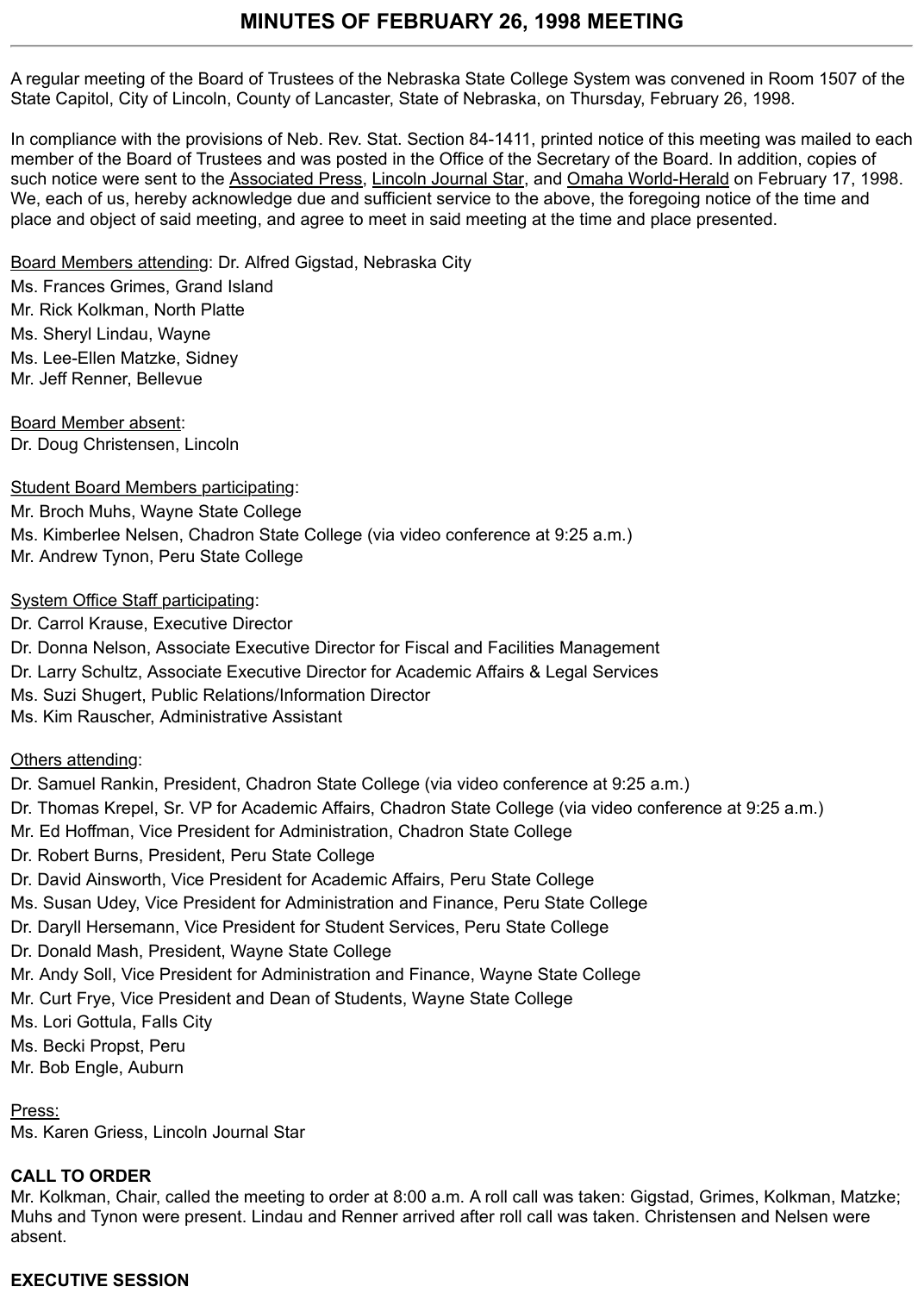Ms. Grimes moved and Ms. Matzke seconded a motion to go into executive session at 8:00 a.m. for the purpose of discussing personnel and legal issues. Gigstad, Grimes, Kolkman, Matzke; Muhs and Tynon voted aye. Motion carried.

Ms. Matzke moved and Ms. Grimes seconded a motion to go out of executive session at 8:25 a.m. Gigstad, Grimes, Kolkman, Lindau, Matzke, Renner; Muhs and Tynon voted aye. Motion carried.

# **CALL TO ORDER**

Mr. Kolkman, Chair, called the public session to order at 8:35 a.m. A roll call was taken: Gigstad, Grimes, Kolkman, Lindau, Matzke, Renner; Muhs and Tynon were present. Nelsen joined the meet via video-conference at 9:25. Christensen was absent.

#### **APPROVAL OF THE AGENDA**

Ms. Matzke moved and Ms. Grimes seconded a motion to amend the agenda to add the Chadron State College Distinguished Service Award Recommendations as item 5.B.(0) and to add the Peru State College Underground Storage Tank Replacement as item 5.B.(4a). Gigstad, Grimes, Kolkman, Lindau, Matzke, Renner; Muhs and Tynon voted aye. Motion carried.

Ms. Matzke moved and Ms. Grimes seconded a motion to approve the amended agenda. Gigstad, Grimes, Kolkman, Lindau, Matzke, Renner; Muhs and Tynon voted aye. Motion carried.

#### **PUBLIC COMMENTS**

None

#### **APPROVAL OF MINUTES FROM THE JANUARY 6, FEBRUARY 2 AND FEBRUARY 10, 1998 MEETINGS**

Mr. Renner moved and Ms. Lindau seconded a motion to approve the minutes of the January 6, February 2 and February 10 meetings. Gigstad, Grimes, Kolkman, Lindau, Matzke, Renner; Muhs and Tynon voted aye. Motion carried.

#### **NEW BUSINESS** -- **CONSENT AGENDA**

**Personnel Recommendations** (attached to official minutes)

**Fall Semester Personnel Summary** (attached to official minutes)

**Fall Enrollment Reports** (attached to official minutes)

**Fall Instructional Load Reports** (attached to official minutes)

**December Graduation Summary** (attached to official minutes)

# **Non-Resident Scholars Reports**

|                                                                                            | Chadron                             | Peru           | Wayne          | <b>Totals</b>                           |
|--------------------------------------------------------------------------------------------|-------------------------------------|----------------|----------------|-----------------------------------------|
| Total # Out-of-State Students                                                              | 483                                 | 206            | 670            | 1,359                                   |
| Non-Resident Scholars Participants                                                         | 253                                 | 95             | <b>130</b>     | 478                                     |
| States of Origin:<br>CO<br>IA<br><b>KS</b><br><b>MO</b><br><b>SD</b><br><b>WY</b><br>Other | 40<br>3<br>3<br>0<br>66<br>141<br>0 | 43<br>27<br>22 | 6<br>110<br>12 | 47<br>156<br>31<br>22<br>79<br>143<br>0 |

# **1998 Scholarship Report**

Information on the Board of Trustees Scholarship campaign for 1998 was shared with Board members. A total of 287 applications were received: 106 for Chadron, 31 for Peru and 150 for Wayne. This total is up from 286 in 1997, when the numbers were 112 for Chadron, 28 for Peru and 146 for Wayne.

#### **Grant Applications and Awards**

# **CSC--NE Consortium for Service Learning**

This grant application would provide funding for the implementation of a service-learning experience into the existing Environmental Management course. The experience is achieved by direct application of knowledge built core courses.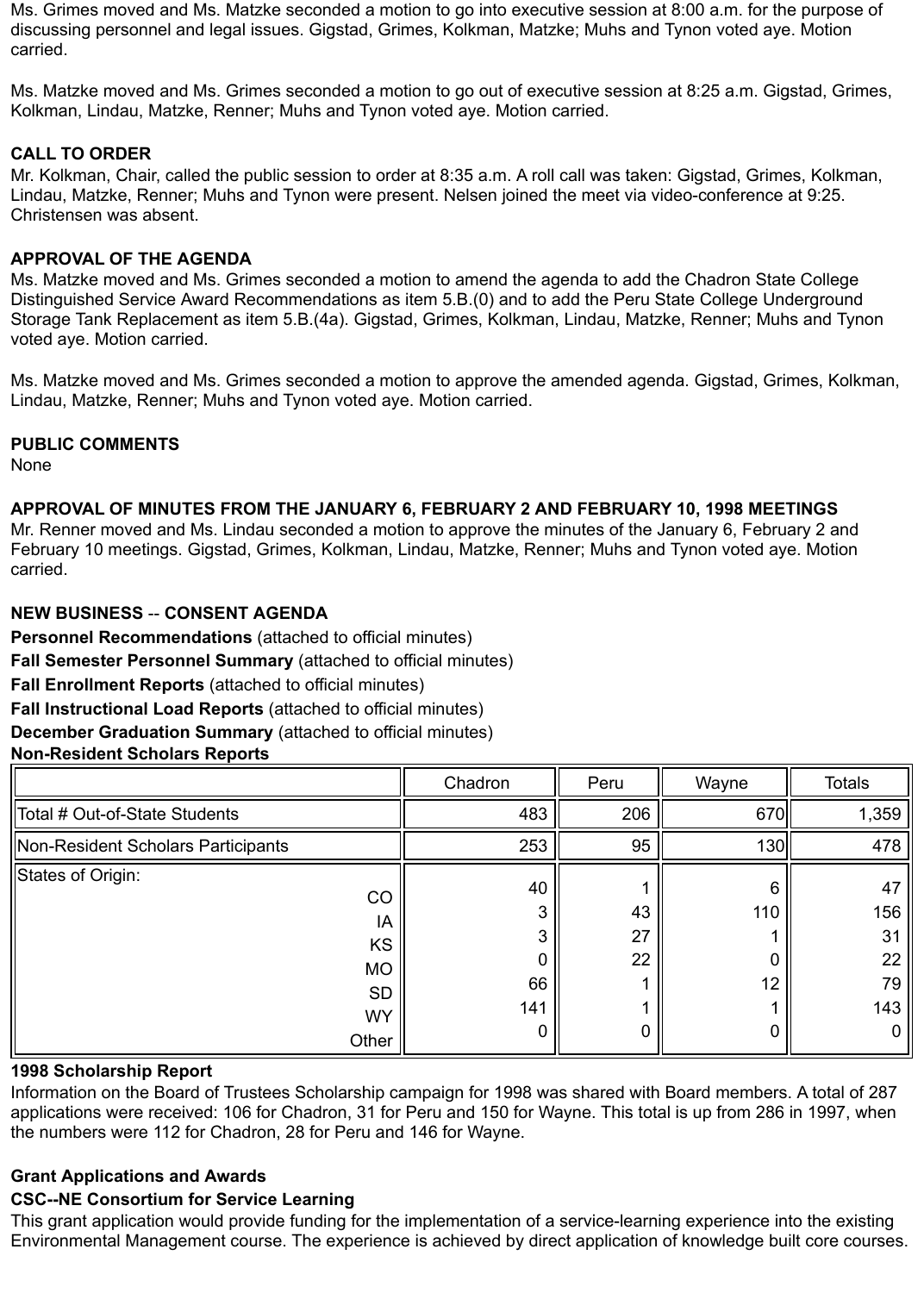| <b>Funding Source:</b>   | <b>Corporation for National Service</b> |  |  |  |
|--------------------------|-----------------------------------------|--|--|--|
| <b>Amount Requested:</b> | \$750                                   |  |  |  |
| <b>Funding Period:</b>   | 3/1/98 - 8/30/98                        |  |  |  |

Grant includes **Indirect Cost Funds** for the College=s use Grant requires **In-Kind Funds**: \$258 in mileage

# **CSC--Eisenhower Professional Development Program**

This grant application would assist school districts, through the Science and Math Learning Center, which are required to utilize a cooperating unit in order to receive their DDE funds. This cooperating arrangement has been in effect since 1988.

Funding Source: Nebraska State Department of Education for U.S. Department of Education

Amount Requested: \$27,180

Funding Period: 10/1/97 - 9/30/98

Restrictions are imposed by regulation on claiming indirect costs.

# **CSC--Eisenhower Professional Development Program**

This grant award is made on the above grant application. Amount Awarded: \$27,180

# **WSC--Empowering K-12 and College Teachers to Integrate Internet Tools in Classroom Instruction**

This grant award will provide funding for a pilot project to train K-12 and college classroom instructors on the Internet tools that could be integrated into classroom instruction. The project is given the acronym AT.I.A.R.A. @ to identify the five steps of the project: Training, Implementation, Reflection, and Advancement.

| <b>Funding Source:</b> | Corporation for Public Broadcasting |
|------------------------|-------------------------------------|
| Amount Awarded:        | \$5,000 (Amount Requested: \$5,000) |
| <b>Funding Period:</b> | 11/97 - 7/98                        |

# **WSC--Nebraska Writing Project Rural Initiatives**

This grant award will fund the development of a Northeast Nebraska extension of the Nebraska Writing Project through Wayne State College, centered in summer institutes during 1998. Additional funding is anticipated to continue the project through two additional years.

| <b>Funding Source:</b> | Eisenhower Professional Development Program                                                                 |
|------------------------|-------------------------------------------------------------------------------------------------------------|
| <b>Amount Awarded:</b> | \$19,706 (Amount Requested: \$19,706)                                                                       |
| <b>Funding Period:</b> | $2/98 - 9/98$                                                                                               |
|                        | 'Il accorded Afold Motoldical Estador Estado foi detecto de la diferita Bladeto de de Alderdo Bladeto de de |

Grant will require State Matching Funds: Funds to support the Institute Director and Associate Director, as well as telephone, travel, copying and promotion.

Grant will require In-Kind Funds: Grant Co-Directors= time, as well as other administrative staff time.

# **Operating Expenditure and Financial Reports** (attached to official minutes)

#### **Contracts and Change Orders CSC--Hildreth Parking Lot**

| <b>Contracted Work:</b> | Work Group C Parking Lot Improvements   |
|-------------------------|-----------------------------------------|
| <b>Contract Amount:</b> | \$1.500                                 |
| <b>Fund Source:</b>     | <b>Auxiliary--Revenue Bond</b>          |
| Contractor:             | Bahr Vermeer and Haecker of Lincoln, NE |

#### **PSC--Park Avenue**

| <b>Contracted Work:</b> | <b>Parking Lot Construction</b> |
|-------------------------|---------------------------------|
| <b>Contract Amount:</b> | \$21,985                        |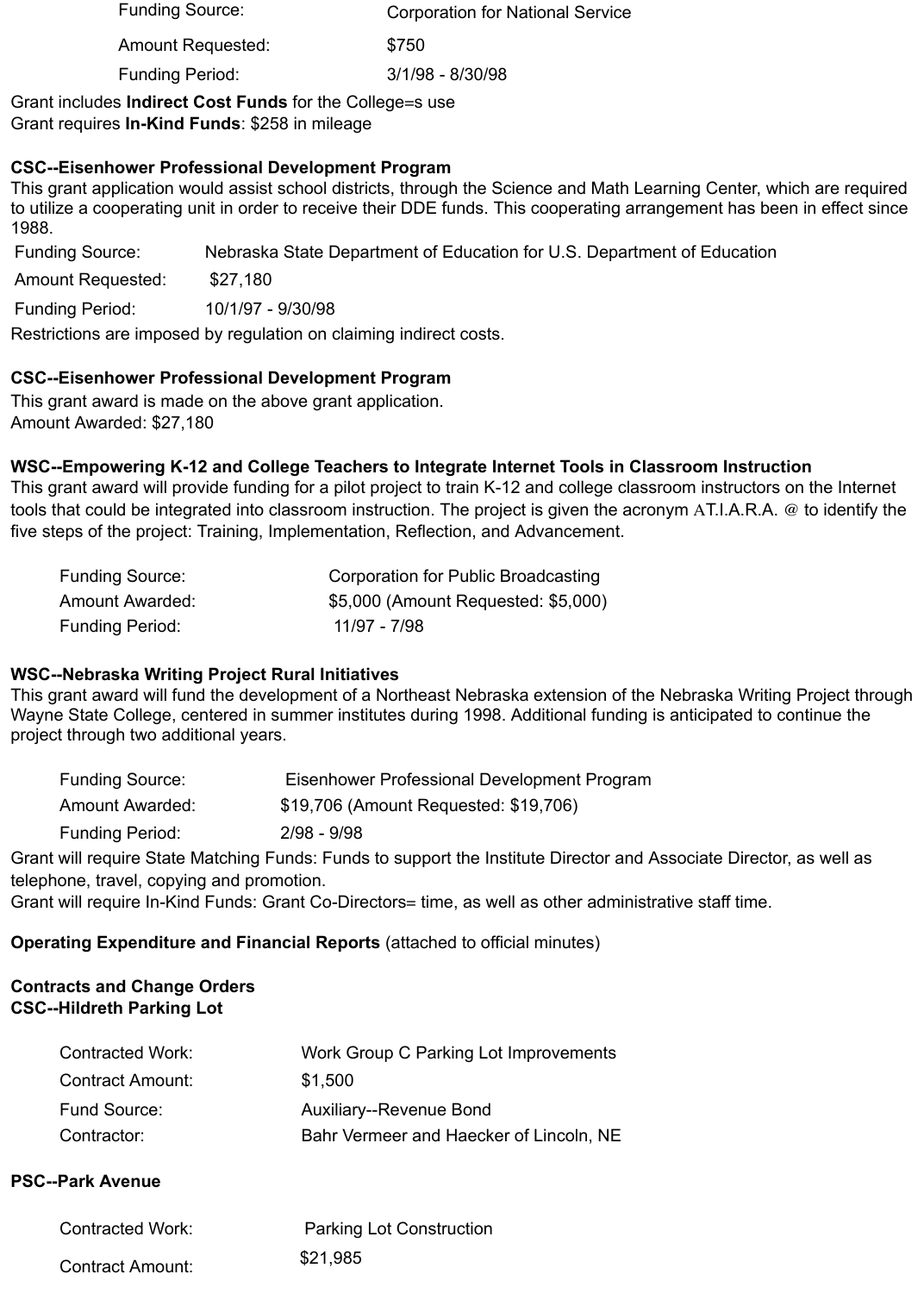| Fund Source: | Cash Funds                                 |
|--------------|--------------------------------------------|
| Contractor:  | Tri-State Contractors of Nebraska City, NE |

# **WSC--Connell Hall**

| <b>Contracted Work:</b> | Survey of Building for Asbestos Containing Materials and Testing |
|-------------------------|------------------------------------------------------------------|
| <b>Contract Amount:</b> | \$1.200                                                          |
| Fund Source:            | Cash Funds                                                       |
| Contractor:             | PSI, Inc.                                                        |

# **WSC--Rice/Carlson**

| <b>Contracted Work:</b> | <b>Replacement of Football Lockers</b> |
|-------------------------|----------------------------------------|
| <b>Contract Amount:</b> | \$43,932                               |
| Fund Source:            | Wayne State Foundation (Private Funds) |
| Contractor:             | Otte Construction, Inc.                |

#### **WSC--Studio Arts Change Order #1**

| Description: | Revised Paint System for Roof Deck and Structure (\$9,056) |
|--------------|------------------------------------------------------------|
| Fund Source: | Cash Fund Reserve Authorized for Project                   |
| Contractor:  | Beckenhauer Construction, Inc.                             |

### **LB309 Allocations Chadron State College**

Acceptance of \$490,120 for renovation of the Burkhiser Technology Complex Allocation Date 11/25/97 Allocation Amount: \$490,120.00 College Contribution 225,511.50 Total Project Cost\* \$715,631.50

This allocation is approximately 2 of the project cost. It is anticipated an allocation will be made for the remaining project cost in FY98/99.

# **Wayne State College**

Retrieval of \$1,275 for study of the expansion joint problem at Benthack Hall Allocation Date 8/1/94 Allocation Amount: \$2,550.00 Retrieval Amount: 1,275.00 Total Project Cost: \$1,275.00

**LB309 Status Reports** (attached to official minutes) **Revised 1998-99 LB309 Requests** (attached to official minutes) **Campus Physical Plant Reports** (attached to official minutes) **Fall Occupancy/Income Reports** (attached to official minutes) **Contingency Maintenance Reports** (attached to official minutes) **Revenue Bond Expenditure Reports** (attached to official minutes)

Ms. Grimes moved and Mr. Renner seconded a motion to approve the Consent Agenda. Gigstad, Grimes, Kolkman, Lindau, Matzke, Renner; Muhs and Tynon voted aye. Motion carried.

# **SUBCOMMITTEE AGENDA**

# **Academic Affairs, Student Life & Personnel Subcommittee (Lee-Ellen Matzke, Chair) Preliminary Notification of New Academic Programs**

Ms. Matzke moved and Ms. Grimes seconded a motion to approve the following list to be submitted as the Preliminary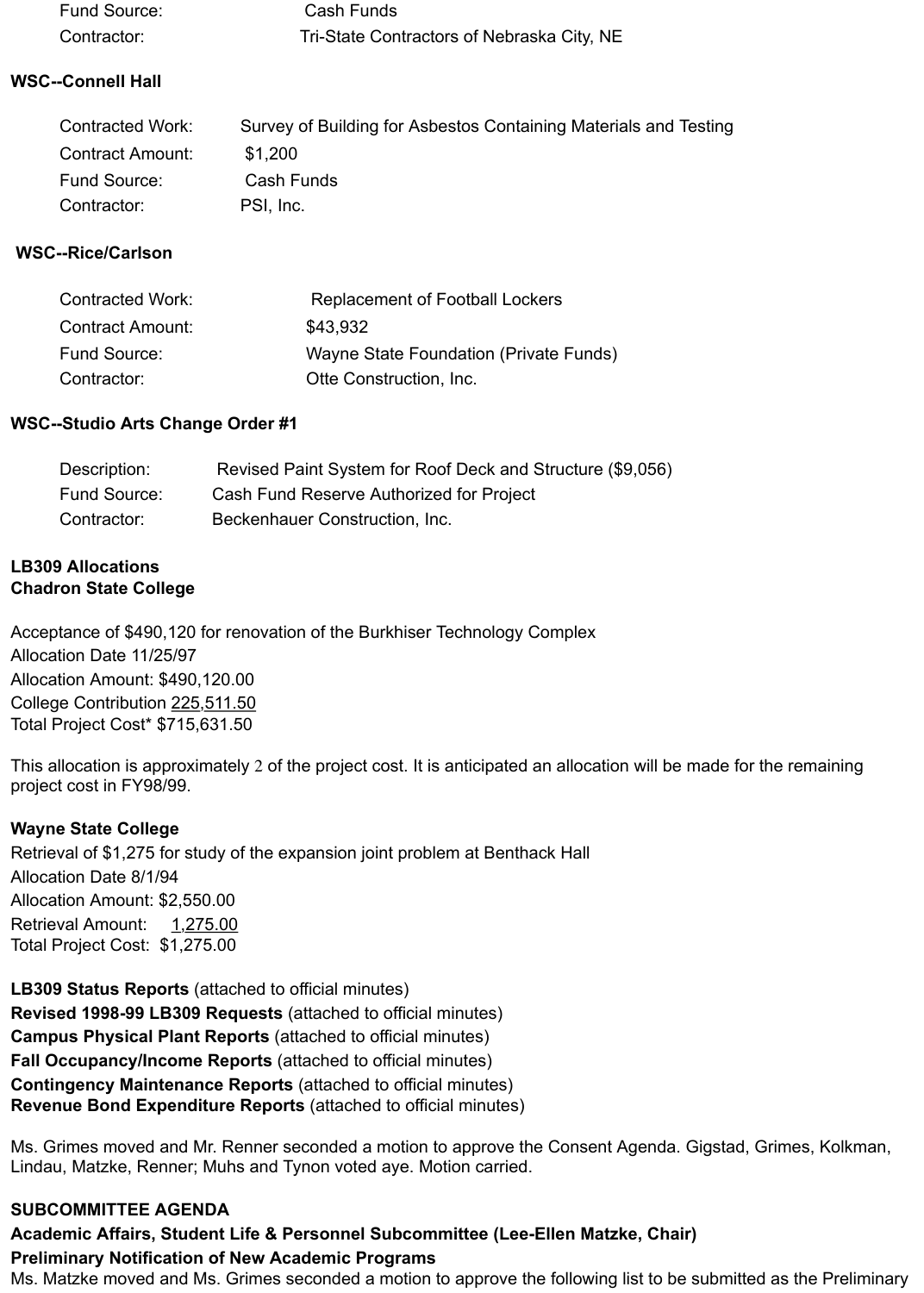New Program Notification List to the Coordinating Commission for Postsecondary Education:

# **Chadron State College**

No new programs currently under consideration

# **Peru State College**

No new programs currently under consideration

# **Wayne State College**

Nebraska State College System proposal for system programs (Spanish, Social Work and others). Gigstad, Grimes, Kolkman, Lindau, Matzke, Renner; Muhs and Tynon voted aye. Motion carried.

Due to complications with the video conferencing network, the two remaining Academic agenda items were delayed until representatives from Chadron State College were available.

#### **Business Affairs Subcommittee-Budget (Jeff Renner, Chair) Deficit Requests, Governor=s Recommendation**

A status report on the Board of Trustee=s Deficit Request for 1997-99 submitted to the Governor on October 17, 1997, was shared with Board members as follows:

| <b>STATUS REPORT - 1997-99 DEFICIT REQUEST</b>                                                                                                        |                                                                                                                                                                                                 |                                    |                                                |          |                                                                               |         |
|-------------------------------------------------------------------------------------------------------------------------------------------------------|-------------------------------------------------------------------------------------------------------------------------------------------------------------------------------------------------|------------------------------------|------------------------------------------------|----------|-------------------------------------------------------------------------------|---------|
| <b>Item Requested</b>                                                                                                                                 | 1997-98                                                                                                                                                                                         | <b>Amount Requested</b><br>1998-99 | Governor=s<br><b>Recommendation</b><br>1997-98 | 1998-99  | <b>Appropriations</b><br><b>Committee</b><br><b>Recommendation</b><br>1997-98 | 1998-99 |
| Health insurance increase<br>(submitted 1/28/98)                                                                                                      | (Governor=s deficit<br>recommendations were<br>submitted to the Legislature<br>\$168,691<br>before notification of the health<br>insurance rate increase was<br>received by the System Office.) |                                    | Unknown at this time                           |          |                                                                               |         |
| <b>CSC</b> and WSC -- installation and<br>equipping of Technology<br>Classrooms                                                                       | \$38,000                                                                                                                                                                                        | \$145,000                          | \$0                                            | \$0      | Unknown at this time                                                          |         |
| WSC-<br>3 FTE additional faculty                                                                                                                      |                                                                                                                                                                                                 | \$145,800                          |                                                | \$0      | Unknown at this time                                                          |         |
| $PSC -$<br>2 FTE Campus Security<br><b>Officers</b>                                                                                                   | \$55,652                                                                                                                                                                                        | \$55,652                           | \$55,652                                       | \$55,652 | Unknown at this time                                                          |         |
| Board of Trustees/Colleges--<br>Restoration of LB 9 funds<br>returned to state to undertake<br>fire and life safety projects on the<br>three campuses |                                                                                                                                                                                                 | \$532,900                          |                                                | \$0      | Unknown at this time                                                          |         |
| <b>TOTALS</b>                                                                                                                                         | \$93,652                                                                                                                                                                                        | \$1,048,043                        | \$55,652                                       | \$55,652 | Unknown at this time                                                          |         |

# **Business Affairs Subcommittee--Physical Plant (Fran Grimes, Chair)**

# **Wayne State College, Connell Hall Renovation Project Bid**

Ms. Grimes moved and Mr. Renner seconded a motion to approve the construction contract with Beckenhauer Construction, Inc. of Norfolk, NE for it=s total bid of \$2,784,600 to renovate Connell Hall on the Wayne State College campus. Gigstad, Grimes, Kolkman, Lindau, Matzke, Renner; Muhs and Tynon voted aye. Motion carried.

# **Peru State College, Underground Storage Tank Replacement**

Ms. Grimes moved and Mr. Renner seconded a motion to authorize award of a contract with Tony=s Cement Work, Inc. of Lincoln and Shirley Environmental of Nebraska City at a cost of \$182,000 plus a unit price for removal and disposal of contaminated soil at \$99.00 per cubic yard and a unit price for removal of contaminated fuel oil, gasoline and/or water at \$4.60 per gallon to replace three small fuel oil and three small gasoline underground storage tanks with two larger tanks at Peru State College. Funds are provided through LB 388, which was enacted to meet governmental mandates. Gigstad, Grimes, Kolkman, Lindau, Matzke, Renner; Muhs and Tynon voted aye. Motion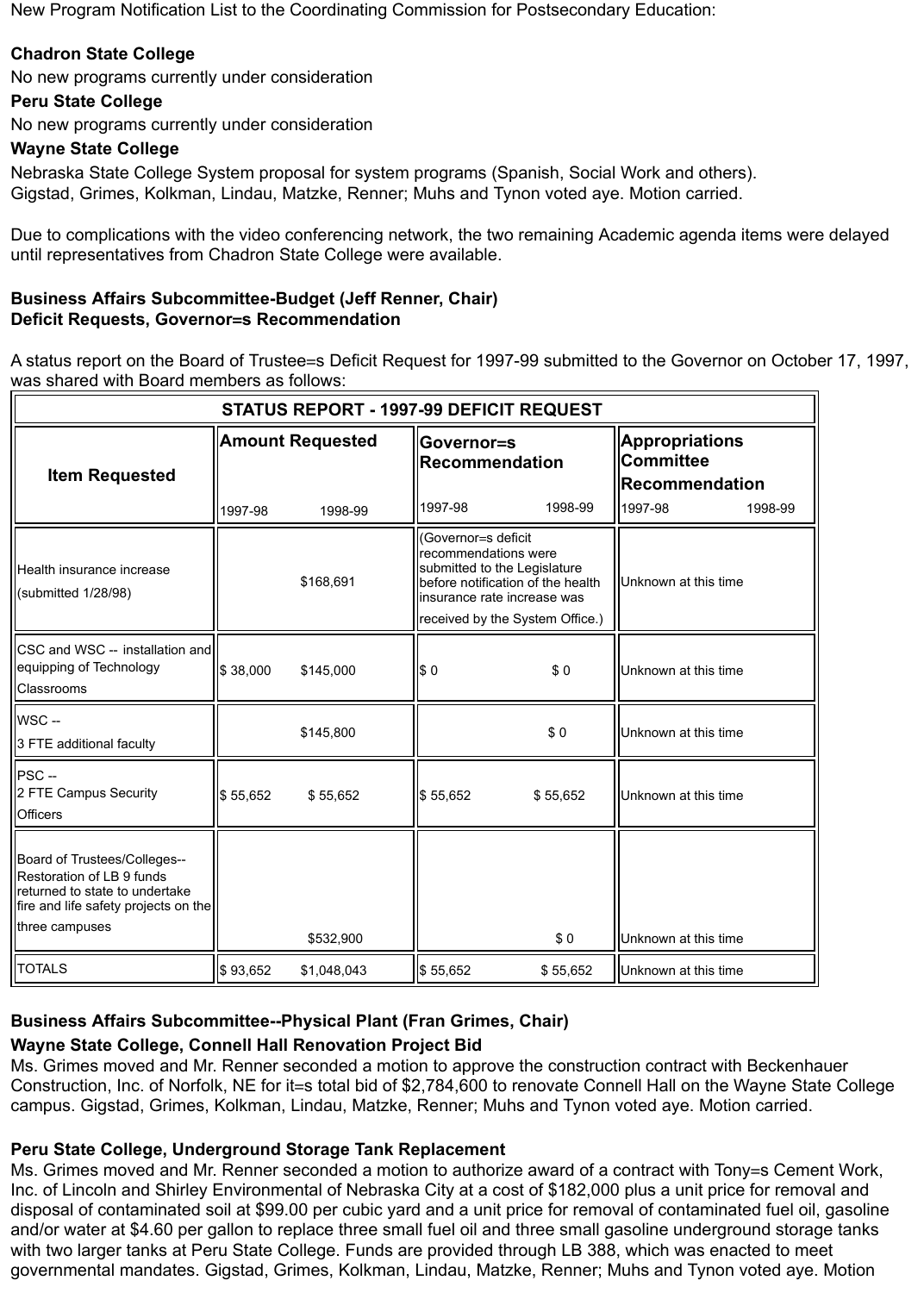carried.

### **Business Affairs Subcommittee--Revenue Bond (Al Gigstad, Chair)**

# **Appointment of Audit Firm**

Dr. Gigstad moved and Ms. Grimes seconded a motion to approve renewal of the agreement with KPMG Peat Marwick to provide revenue bond auditing services for fiscal year 1997-98 for a total fee of \$16,250 which includes estimated out-of-pocket expenses of \$4,750. Gigstad, Grimes, Kolkman, Lindau, Matzke, Renner; Muhs and Tynon voted aye. Motion carried.

#### **INFORMATION ITEMS**

#### **State of Legislative Bills**

LB 976 (Wehrbein) to direct the Board of Trustees of the Nebraska State Colleges to provide a plan regarding Peru State College as amended. A hearing was held on February 17 and, as of today=s meeting, the bill has been tabled by the Appropriations Committee.

LB 1100 (Lynch) to provide for deferred maintenance repair, renovation, and construction projects; to change provisions related to capital construction; to provide for appropriation of funds. This bill would provide \$5.9 million per year for paying off revenue bonds for the most urgently needed maintenance and repair costs on college campuses. The University of Nebraska system would get \$5.5 million and the State Colleges would receive \$400,000. Matching funds would be required from the institutions. A hearing was held on February 3 and the Appropriations Committee has voted to send LB 1100 to the floor for debate. Dr. Krause gave the Board notice that a request for a \$1.00 increase per credit hour in the Capital Improve Fee would most likely come before them at an upcoming meeting in order to provide the matching funds required by the LB 1100.

LB 1138 (Vrtiska) to appropriate funds to the Board of Trustees of the Nebraska State Colleges. This hearing was also held on February 17. The Appropriations Committee has voted to advance LB 1138 to the floor for debate.

# **Academic Affairs, Student Life & Personnel Subcommittee (Lee-Ellen Matzke, Chair)**

#### **Chadron State College Distinguished Service Award Recommendations**

Ms. Matzke moved and Ms. Grimes seconded a motion to approve the Distinguished Service Award Recommendations as submitted by Chadron State College. Gigstad, Grimes, Kolkman, Lindau, Matzke, Renner; Muhs, Nelsen and Tynon voted aye. Motion carried.

# **Chadron State College, Presidential Appointment**

Ms. Matzke moved and Mr. Renner seconded a motion to appoint Dr. Tom Krepel, currently serving as Senior Vice President for Academic Affairs at Chadron State College, as interim President effective July 1, 1998, at a salary rate of \$110,000. Gigstad, Grimes, Kolkman, Lindau, Matzke, Renner; Muhs, Nelsen and Tynon voted aye. Motion carried. Mr. Kolkman invited Dr. Krepel to make some comments.

# **INFORMATION ITEMS -- continued**

# **Presidents and Student Trustee Reports**

Ms. Nelsen, Chadron Student Trustee, reported that the campus had observed the National Eating Disorder Week with various activities. She also commented that the Campus Activities Board (CAB) was in the process of reviewing budget requests.

Dr. Rankin reported in the on-going strategic planning process being done at Chadron State. Focus groups are looking at areas for possible growth.

Mr. Tynon, Peru Student Trustee, stated that the Student government has become more active since recent legislation regarding Peru State College. He also reported that the trip to Australia by the criminal justice class was a huge success.

Dr. Burns complimented the faculty, staff and students of Peru State College for their continued efforts to provide an excellent educational experience while the future of Peru State is debated by the Legislature. He also announced that many high school students would be on campus during the coming month for Business Day, History Day and the Quiz Bowl.

Mr. Muhs, Wayne Student Trustee, expressed his concern regarding LR 319 CA (Vrtiska) to make the State College Board an elected body, specifically regarding the suggestion that the student body president of each college shall serve as the student trustee to the Board. He sent a letter to Senator Vrtiska expressing his concern over time commitment to serve as student body president and as student trustee. He also reported that the selection process has begun for the 1998-99 Student Trustee and Student Senate elections would be held soon.

Dr. Mash reported that the Studio Arts Building project is progressing, with a target opening this fall. The Connell Hall Renovation project is to begin in May; and a two-way interactive classroom is now in operation at Wayne State College. In addition, a dedication ceremony is planned for the Life Long Learning Center in Norfolk.